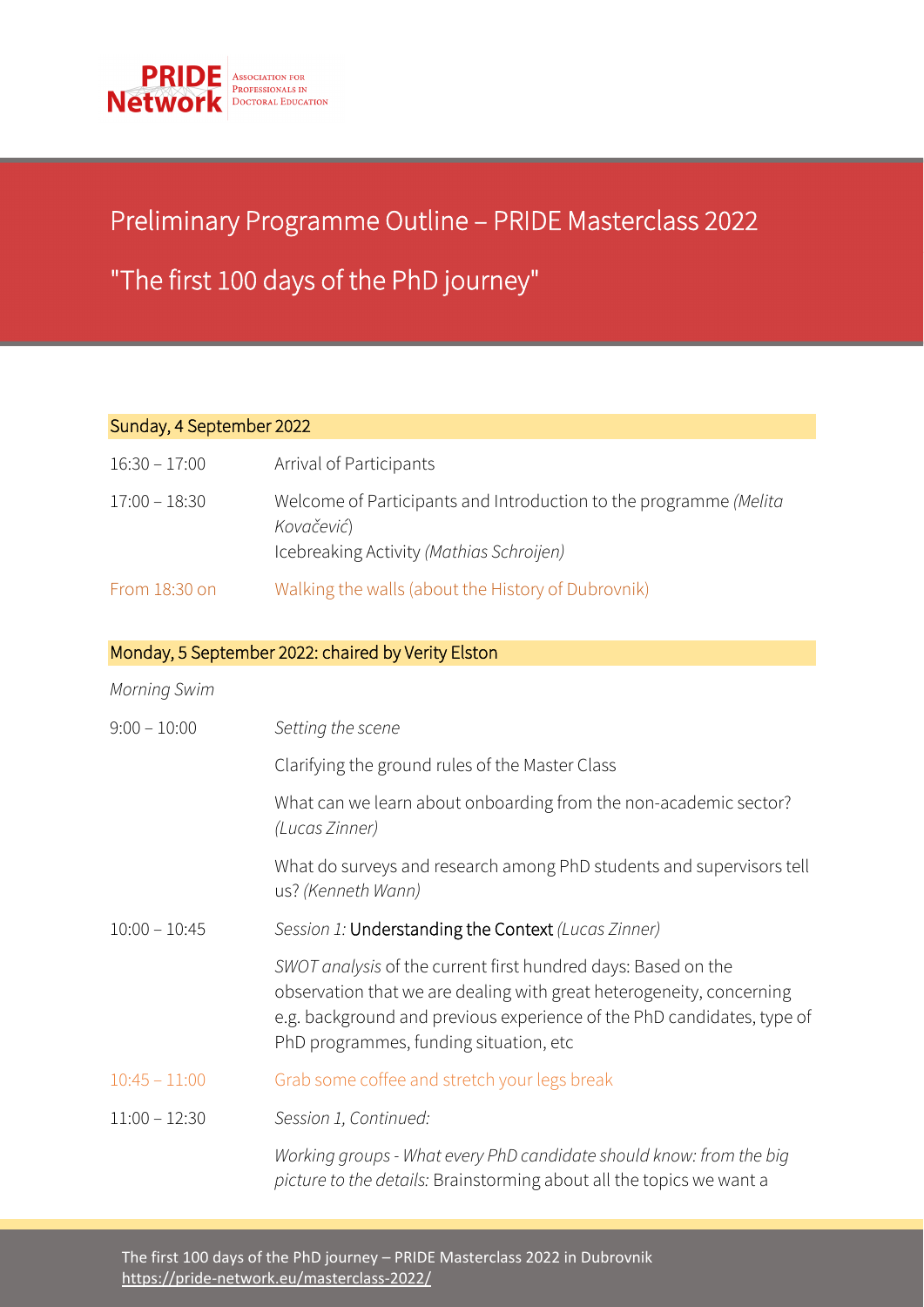

novice candidate to be aware of and to focus on to help her/him to get a smooth start for the PhD journey

Consolidating the findings and putting them on a timeline

- 12:30 14:00 Lunch
- 14:00 15:30 *Session 2:* Keynote by Hans Sonneveld: "Starting with a fly. About the art of writing the PhD proposal and how we can support this"
- 15:30 16:00 Health and Coffee Break
- 16:00 17:30 *Session 3:* Structuring the induction and onboarding process *(Verity Elston)*

Inventory of existing good practices and known onboarding tools among participants

Defining and pre-drafting (missing) modules of an onboarding programme

- 20:00 Dinner
- Tuesday, 6 September 2022: chaired by Melita Kovačević

*Morning Swim* 

| $9:00 - 9:10$       | Rewind to play (Alexandra Bitušíková)                                                                               |
|---------------------|---------------------------------------------------------------------------------------------------------------------|
| $9:10 - 9:30$       | Revisiting: from the big picture to the details and everything in between                                           |
| $9:30 - 11:00$      | Session 4: Keynote by Alexandra Bitušíková and Kamila Borsekova:<br>"The role of supervisors in the starting phase" |
|                     | Followed by Q & A                                                                                                   |
| Around 11:00        | Leaving for the social programme                                                                                    |
|                     | including                                                                                                           |
|                     | Intervision Session (Hans Sonneveld)<br>$\bullet$<br>Speakers' corner (Lucas Zinner)<br>$\bullet$                   |
|                     | Wednesday, 7 September 2022: chaired by Kenneth Wann                                                                |
| <b>Morning Swim</b> |                                                                                                                     |
| $9:00 - 9:10$       | Rewind to play (Alexandra Bitušíková)                                                                               |

9:10 – 10:45 *Session 5:* Working on a PhD roadmap for the first hundred days (*Verity Elston)*